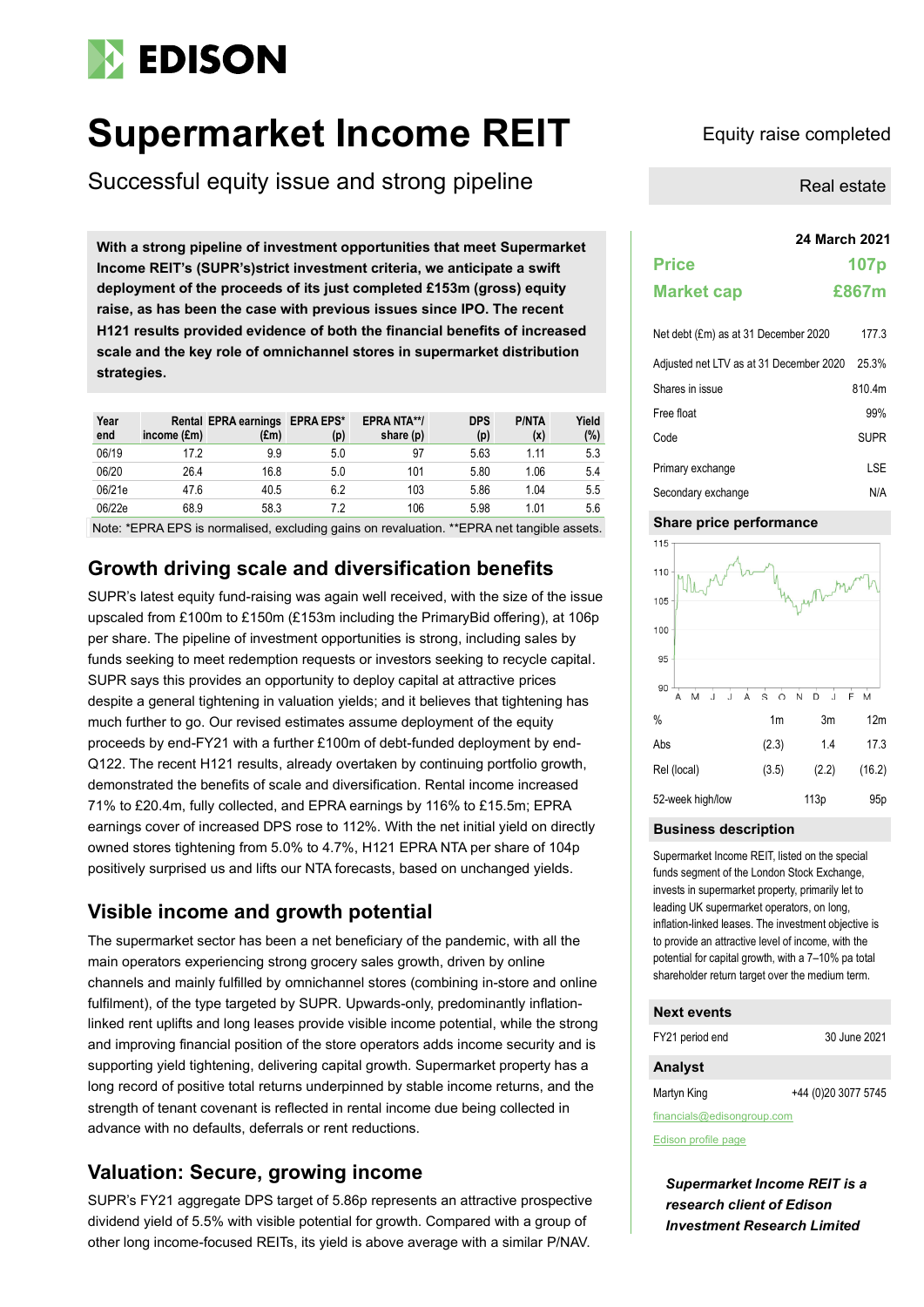

## **Successful equity raise and strong investment pipeline**

## **Strong investment pipeline**

At the time of launching the share issue in early March, the investment adviser had identified a number of attractive acquisition opportunities across the marketplace, including:

- four assets with an aggregate value of approximately £230m (the 'Target Assets') on which the investment advisor has undertaken its own preliminary due diligence and negotiations. It was disclosed that these assets all support physical and online sales channels and benefit from long leases, with a weighted average unexpired lease term of 12 years and expected net initial yields broadly in line with the existing portfolio.
- a further pipeline of nine assets with an aggregate value of approximately £184m that meet SUPR's strict acquisition criteria (the 'Pipeline').

Taken as a whole, the Target Assets and the Pipeline provide visibility on current market pricing and multiple investment opportunities for capital deployment. Moreover, the investment adviser continues to exploit its market knowledge to explore additional potential investments. In current market conditions this is likely to include sales by investment funds to meet redemption requests or investors seeking to recycle capital, and this is providing SUPR with the opportunity to deploy capital at yields that are in many cases above prevailing market averages, continuing to meet its investment objectives. The company's decision to increase the size of the equity raise recognised the investment advisor's confidence in executing on the pipeline as well as the strong level of support from investors. Indeed, the investment advisor has commented that during the roadshow period it saw an increase in attractive investment opportunities and therefore expects to be able to deploy the equity proceeds efficiently. The £200m (gross) proceeds of the October 2020 equity raise were deployed by January 2021, continuing a strong track record of deployment since IPO.

## **Forecast update**

When we last published, in February 2021, we note that SUPR had substantially committed its available equity and debt funding headroom based on its medium-term loan to value ratio (LTV) target of 30–40%; although there remained significant flexibility within the expanded debt portfolio to fund further investment should SUPR choose to. SUPR subsequently completed the acquisition of a Tesco supermarket in Prestatyn, North Wales, for £26.5m (before acquisition costs) taking aggregate acquisition spending thus far in H221 to £146.1m (before acquisition costs) at a blended net initial yield of just more than 5% (H121 store portfolio blended average net initial yield 4.7% or 4.8% including ancillary assets).

Our revised forecasts include the equity raise and deployment of the proceeds including associated gearing. We have also adjusted for the interim results, primarily in respect of the portfolio yield compression, driving stronger valuation gains and NAV growth than we had allowed for.

On top of the disclosed acquisitions above we assume:

- £150m (before costs) is invested by end FY21 (ie end-June 2021), swiftly deploying the proceeds of the equity raise;
- an additional £100m is invested by the end of Q122 (ie end-September 2021) as the additional equity is geared up to 40%; and
- an average net initial yield on acquisitions of 4.9%.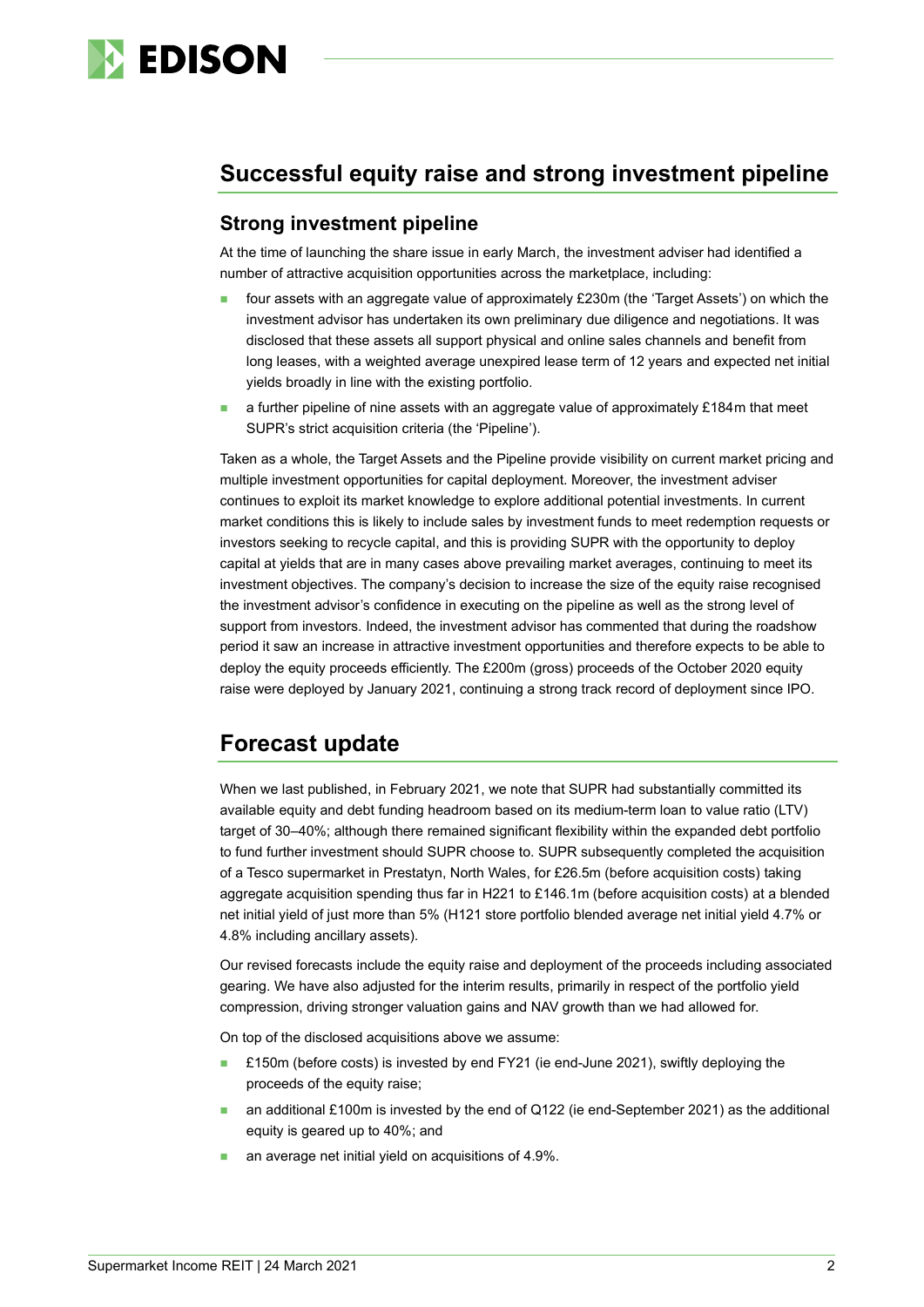

A summary of our revised estimates is shown in Exhibit 1 and can be seen in detail in the Financial summary (Exhibit 3). We have made no change to our DPS growth forecasts with post-deployment EPRA dividend cover remaining strong at c 120% in FY22e and FY23e. Adjusted dividend cover, which conservatively strips out the non-cash JV earnings contribution, increases as a result of the larger share of directly owned assets. On this basis we now expect effectively full cover by FY23 (99% versus 94% previously). Increased EPRA NTA per share reflects the portfolio valuation gains reported in H121. Our forecasts are based on unchanged yields although we note that the investment advisor anticipates that the yield shift apparent in H121 is likely to continue.

| <b>EATING 11 INSTRUCTOORS, SHAHINGS</b> |                    |      |                    |      |              |      |                    |     |       |        |     |      |            |      |      |
|-----------------------------------------|--------------------|------|--------------------|------|--------------|------|--------------------|-----|-------|--------|-----|------|------------|------|------|
|                                         | Rental income (£m) |      | EPRA earnings (£m) |      | EPRA EPS (p) |      | EPRA NTA/share (p) |     |       | DPS(p) |     |      |            |      |      |
|                                         | <b>New</b>         | Old  | Cha.               | New  | Old          | Cha. | New                | Old | Chg.  | New    | Old | Cha. | <b>New</b> | Old  | Chg. |
| 06/21e                                  | 47.6               | 46.7 | 2%                 | 40.5 | 39.6         | 2%   | 6.2                | 6.4 | $-4%$ | 103    | 98  | 5%   | 5.86       | 5.86 | 0%   |
| 06/22e                                  | 68.9               | 54.9 | 25%                | 58.3 | 48.3         | 21%  | 7.2                |     | $-1%$ | 106    | 102 | 4%   | 5.98       | 5.98 | 0%   |
| 06/23e                                  | 71 7               | 56.0 | 28%                | 59.9 | 49.1         | 22%  | 7.4                | '.4 | 0%    | 110    | 106 | 4%   | 6.10       | 6.10 | 0%   |
|                                         |                    |      |                    |      |              |      |                    |     |       |        |     |      |            |      |      |

## **Exhibit 1: Key forecast changes**

Source: Edison Investment Research

## **Brief overview of interim results**

Although the H121 results were dominated by the continuing strong growth in the portfolio (discussed at length in our [February Outlook note\)](https://www.edisongroup.com/publication/strong-accretive-growth-continuing/28866/), the underlying performance of the portfolio remained strong, including upwards-only, predominantly inflation-indexed rent uplifts, full rent collection and a strong increase in property valuation, sufficient to more than offset property acquisition costs. Valuation growth was driven by yield tightening, reflecting strong investor interest in supermarket properties and the strengthening tenant covenant. The supermarket sector has been a net beneficiary of the pandemic, and has seen a strong increase in grocery sales volumes, particularly online and through omnichannel stores, on which SUPR focuses, in particular.

| Exhibit 2: Summary of H121 financial performance |  |  |
|--------------------------------------------------|--|--|
|                                                  |  |  |

| £m unless stated otherwise                                       | H <sub>121</sub> | H <sub>120</sub> | H120/H1/19 | <b>FY20</b> |
|------------------------------------------------------------------|------------------|------------------|------------|-------------|
| Total rental income                                              | 20.4             | 11.9             | 71%        | 26.4        |
| Administrative & other expenses                                  | (4.1)            | (2.3)            | 80%        | (5.2)       |
| Operating profit before investment property change in fair value | 16.3             | 9.6              | 69%        | 21.2        |
| Net finance expense                                              | (3.7)            | (2.5)            |            | (4.9)       |
| <b>Adjusted EPRA earnings</b>                                    | 12.6             | 7.2              | 75%        | 16.3        |
| Share of income from joint venture (exc. revaluation gains)      | 2.9              | 0.0              |            | 0.5         |
| <b>EPRA</b> earnings                                             | 15.5             | 7.2              | 116%       | 16.8        |
| Negative goodwill                                                | 0.0              | 0.0              |            | 3.0         |
| Change in fair value of investment properties                    | 15.5             | 0.6              |            | 13.1        |
| Change in fair value of investment properties within JV          | 2.0              | 0.0              |            | 0.0         |
| <b>IFRS earnings</b>                                             | 33.0             | 7.8              | 325%       | 32.8        |
| Period end number of shares                                      | 665.9            | 337.9            | 97%        | 473.6       |
| Average number of shares                                         | 561.4            | 285.4            | 97%        | 334.2       |
| Basic & diluted IFRS EPS (p)                                     | 5.9              | 2.7              |            | 9.8         |
| EPRA & diluted EPS (p)                                           | 2.8              | 2.5              | 10%        | 5.0         |
| DPS (p)                                                          | 2.93             | 2.88             | 2%         | 5.80        |
| <b>Dividend cover</b>                                            | 112%             | 90%              |            | 85%         |
| Adjusted dividend cover                                          | 91%              | 90%              |            | 83%         |
| Gross assets                                                     | 1.011.6          | 504.2            |            | 617.5       |
| Investment properties                                            | 885.3            | 490.4            |            | 539.4       |
| Net assets                                                       | 691.8            | 328.0            |            | 477.2       |
| EPRA NTA per share (p)                                           | 104              | 97               |            | 101         |
| Net balance sheet debt                                           | (239.2)          | (158.7)          |            | (106.4)     |
| Adj. LTV (includes JV equity)                                    | 25.3%            | 32.4%            |            | 17.9%       |
| Source: Supermarket Income REIT data                             |                  |                  |            |             |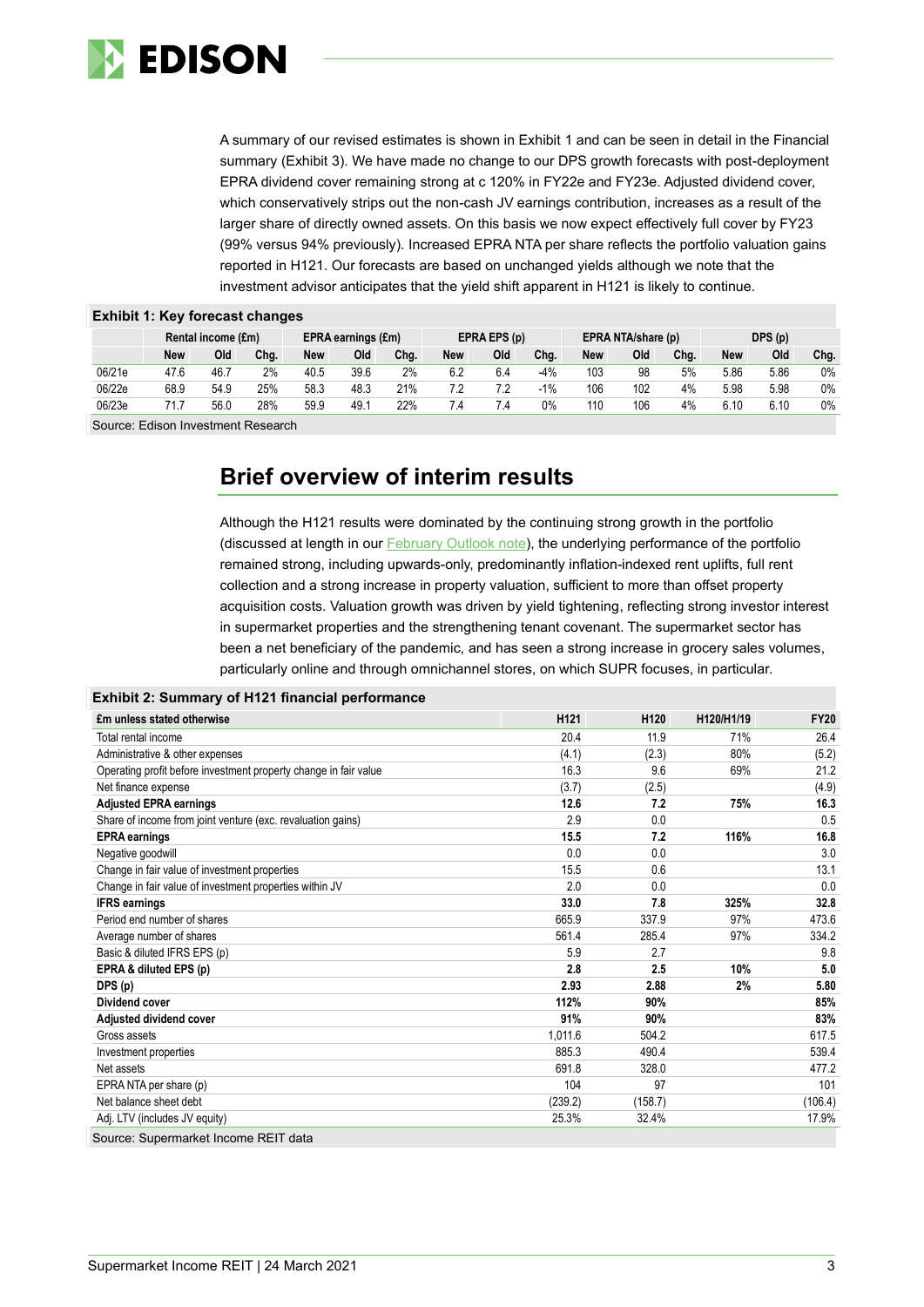

Given the continuing rapid growth of the portfolio, both in the period since end-H121 but also prospectively as the equity raise proceeds are deployed, we do not intend to dwell on the H121 results in detail. We note however:

- £315m of capital deployment, taking gross assets above £1bn.
- Growth in annualised passing roll to £46.0m from £28.8m at end-FY20.
- Despite the annualised impact of this growth in rent roll not being fully captured in H121, total rental income earned during the period increased 71% y-o-y and was at 77% of the full year FY20 level.
- Operational gearing was demonstrated by the more than doubling of EPRA earnings to £15.5m, more than 90% of the full-year FY20 level. Excluding the non-distributed profits from the Sainsbury's Reversion Portfolio joint venture, adjusted EPRA earnings increased 75%.
- Dividends continued to increase with RPI-inflation, as they have done each year since IPO, and dividend cover increased on both an EPRA earnings basis (112% cover) and an adjusted EPRA earnings basis (91%).
- A like-for-like portfolio valuation increase of 5.5% added 5.1p to NTA per share, more than double to the 2.4p cost of acquisitions, and overall NTA per share increased to 104p (FY20: 101p). Including DPS paid the six-month EPRA NTA total return was 5.9%.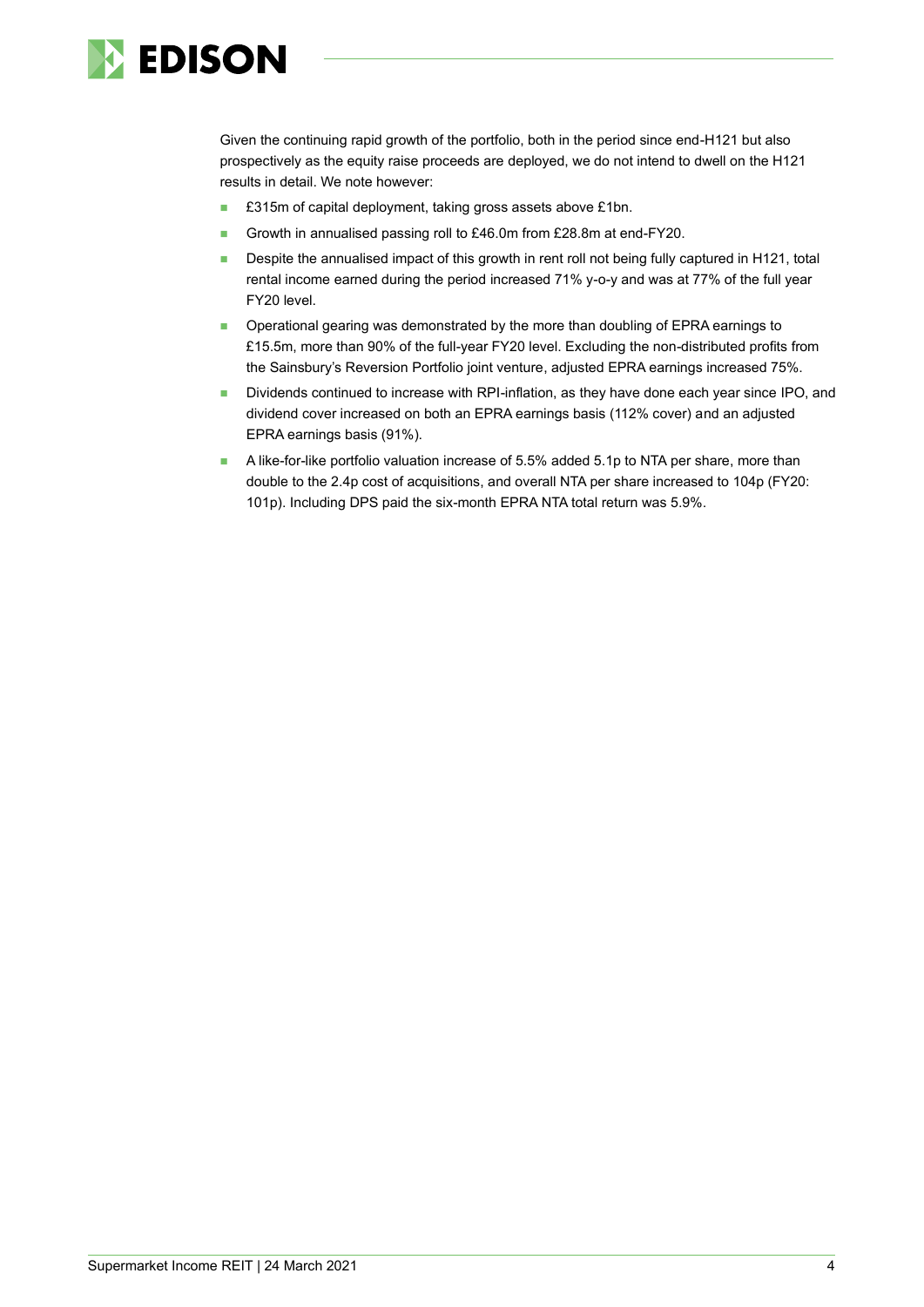

## **Exhibit 3: Financial summary**

| Year ended 30 June                                               | 2018           | 2019           | 2020         | 2021e        | 2022e         | 2023e            |
|------------------------------------------------------------------|----------------|----------------|--------------|--------------|---------------|------------------|
| £m                                                               |                |                |              |              |               |                  |
| <b>INCOME STATEMENT</b>                                          |                |                |              |              |               |                  |
| Rent receivable                                                  | 8.5            | 16.9           | 25.5         | 45.8         | 66.3          | 69.0             |
| Rent smoothing adjustment                                        | 0.5            | 0.4            | 0.9          | 1.8          | 2.6           | 2.7              |
| Total rental income                                              | 8.9            | 17.2           | 26.4         | 47.6         | 68.9          | 71.7             |
| Administrative & other expenses                                  | (2.1)          | (3.1)          | (5.2)        | (8.7)        | (9.7)         | (10.1)           |
| Operating profit before investment property change in fair value | 6.8            | 14.1           | 21.2         | 38.9         | 59.2          | 61.5             |
| Change in fair value of investment properties                    | (4.1)          | 0.6            | 13.1         | 1.1<br>9.7   | 16.2          | 23.6             |
| Share of profit of jv                                            | 0.0            | 0.0<br>0.0     | 0.5<br>3.0   | 0.0          | 11.0<br>0.0   | 11.0<br>0.0      |
| Negative goodwill                                                | 0.0<br>2.8     | 14.8           | 37.7         | 49.6         | 86.5          | 96.2             |
| Operating profit/(loss)<br>Net finance expense                   | (1.9)          | (4.2)          | (4.9)        | (8.0)        | (11.9)        | (12.6)           |
| Profit/(loss) before tax                                         | 0.8            | 10.6           | 32.8         | 41.6         | 74.6          | 83.5             |
| Tax                                                              | (0.2)          | (0.0)          | 0.0          | 0.0          | 0.0           | 0.0              |
| Profit/(loss) for the period                                     | 0.6            | 10.6           | 32.8         | 41.6         | 74.6          | 83.5             |
| Adjust for:                                                      |                |                |              |              |               |                  |
| Changes in fair value of investment property                     | 4.1            | (0.6)          | (13.1)       | (1.1)        | (16.2)        | (23.6)           |
| Negative goodwill                                                | 0.0            | 0.0            | (3.0)        | 0.0          | 0.0           | 0.0              |
| EPRA earnings                                                    | 4.7            | 9.9            | 16.8         | 40.5         | 58.3          | 59.9             |
| Share of profit of jv                                            | 0.0            | 0.0            | (0.5)        | (9.7)        | (11.0)        | (11.0)           |
| Adjusted earnings                                                | 4.7            | 9.9            | 16.3         | 30.9         | 47.3          | 48.9             |
| Closing number of shares (m)                                     | 184.4          | 239.8          | 473.6        | 810.4        | 810.4         | 810.4            |
| Average number of shares in issue (m)                            | 124.2          | 198.1          | 334.2        | 653.0        | 810.4         | 810.4            |
| IFRS EPS (p)                                                     | 0.5            | 5.3            | 9.8          | 6.4          | 9.2           | 10.3             |
| EPRA EPS (p)                                                     | 3.8            | 5.0            | 5.0          | 6.2          | 7.2           | 7.4              |
| Adj EPS (p)                                                      | 3.8            | 5.0            | 4.9          | 4.7          | 5.8           | 6.0              |
| DPS declared (p)                                                 | 5.50           | 5.63           | 5.80         | 5.86         | 5.98          | 6.10             |
| EPRA earnings/dividends paid                                     | 103%           | 92%            | 85%          | 115%         | 121%          | 122%             |
| Adj. earnings/dividends paid                                     | 103%           | 92%            | 83%          | 87.3%        | 98.2%         | 99.4%            |
| <b>BALANCE SHEET</b>                                             |                |                |              |              |               |                  |
| Investment property                                              | 264.9          | 368.2          | 539.4        | 1,185.9      | 1,310.7       | 1,337.0          |
| Associate                                                        | 0.0            | 0.0            | 56.1         | 123.4        | 134.4         | 145.4            |
| Other non-current assets                                         | 0.0            | 0.0            | 56.1         | 123.4        | 134.4         | 145.4            |
| Total non-current assets                                         | 264.9          | 368.2          | 595.5        | 1,309.3      | 1,445.1       | 1,482.4          |
| Trade & other receivables                                        | 1.0            | 3.5            | 1.7          | 2.7          | 3.5           | 3.6              |
| Cash & equivalents                                               | 2.2            | 9.9            | 20.4         | (23.4)       | 19.3          | 17.0             |
| Other current assets                                             | 0.0            | 0.0            | (0.0)        | 0.5          | 0.5           | 0.5              |
| Total current assets                                             | 3.3            | 13.4           | 22.1         | (20.2)       | 23.3          | 21.1             |
| Deferred rental income                                           | (1.7)          | (3.5)          | (5.2)        | (9.4)        | (9.4)         | (9.4)            |
| <b>Current tax liabilities</b>                                   | (0.2)<br>(1.5) | (0.2)<br>(2.6) | 0.0<br>(6.4) | 0.0<br>(8.1) | 0.0<br>(10.6) | 0.0              |
| Trade & other payables<br><b>Total current liabilities</b>       | (3.4)          | (6.4)          | (11.6)       | (17.6)       | (20.0)        | (10.8)<br>(20.2) |
| <b>Bank borrowings</b>                                           | (88.1)         | (143.7)        | (126.8)      | (440.4)      | (590.9)       | (591.4)          |
| Interest rate derivatives                                        | 0.0            | (1.1)          | (2.0)        | (2.2)        | (2.3)         | (2.3)            |
| Total non-current liabilities                                    | (88.1)         | (144.8)        | (128.8)      | (442.6)      | (593.2)       | (593.7)          |
| Net assets                                                       | 176.7          | 230.5          | 477.2        | 828.9        | 855.2         | 889.6            |
| IFRS NAV per share (p)                                           | 96             | 96             | 101          | 102          | 106           | 110              |
| EPRA NAV per share (p)                                           | 96             | 97             | 101          | 103          | 106           | 110              |
| <b>CASH FLOW</b>                                                 |                |                |              |              |               |                  |
| Net cash from operations                                         | 8.1            | 13.9           | 26.9         | 41.4         | 58.3          | 59.0             |
| Acquisition & investment in investment property                  | (268.7)        | (91.1)         | (157.3)      | (643.6)      | (106.0)       | 0.0              |
| Investment in associate                                          | 0.0            | 0.0            | (52.6)       | (57.6)       | 0.0           | 0.0              |
| Other investing activity                                         | 0.0            | 0.0            | 0.0          | (0.5)        | 0.0           | 0.0              |
| Net cash from investing activity                                 | (268.7)        | (91.1)         | (209.9)      | (701.7)      | (106.0)       | 0.0              |
| Share issuance (net of costs)                                    | 180.9          | 43.9           | 234.8        | 345.6        | 0.0           | 0.0              |
| Debt drawn/(repaid)                                              | 88.8           | 56.1           | (16.2)       | 314.8        | 150.0         | $0.0\,$          |
| Interest paid and other financing costs                          | (2.3)          | (4.3)          | (5.6)        | (8.6)        | (11.4)        | (12.1)           |
| Dividends paid                                                   | (4.6)          | (10.9)         | (19.6)       | (35.3)       | (48.2)        | (49.2)           |
| Net cash from financing activity                                 | 262.8          | 84.8           | 193.4        | 616.5        | 90.4          | (61.3)           |
| Change in cash                                                   | 2.2            | 7.7            | 10.5         | (43.7)       | 42.7          | (2.3)            |
| Opening cash                                                     | 0.0            | 2.2            | 9.9          | 20.4         | (23.4)        | 19.3             |
| Closing cash                                                     | 2.2            | 9.9            | 20.4         | (23.4)       | 19.3          | 17.0             |
| Debt as per balance sheet                                        | (88.1)         | (143.7)        | (126.8)      | (440.4)      | (590.9)       | (591.4)          |
| Net debt                                                         | (85.9)         | (133.8)        | (106.4)      | (463.8)      | (571.6)       | (574.4)          |
| Adjusted LTV (including JV equity)                               | 32.4%          | 36.3%          | 17.9%        | 35.4%        | 39.6%         | 38.7%            |

Source: Supermarket Income REIT historical data, Edison Investment Research forecasts